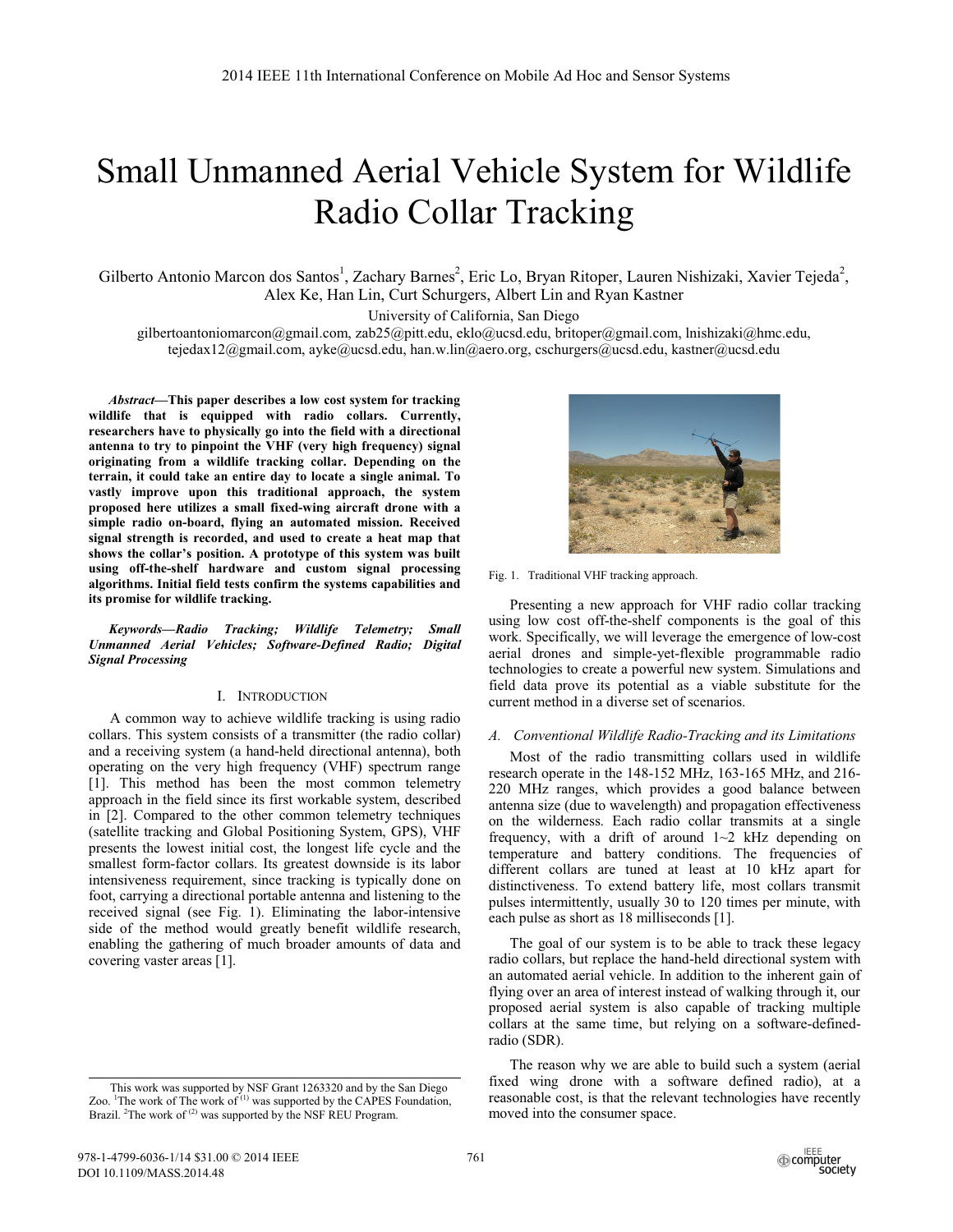# *B. Enabling Technologies*

Advances in low cost platforms often ride the wave to consumer electronics. Technologies designed for the consumer space benefit from the economies of scale, often resulting in a significant drop in prices, not only of the end product, but also of the constituent component technologies. Two technologies that have experienced this proliferation and resulting drop in price and increase in availability, and that are particularly relevant for our project are digital television dongle receivers and small unmanned aerial (UAV) vehicles for hobbyists (more commonly known as "drones").

Digital television receivers, for example, have made programmable radios readily accessible at low costs. Their receiver chain hardware is much the same as that of a generic Software-Defined Radio (SDR), containing a Low Noise Amplifier (LNA), a Software-Controlled Demodulator and an Analog to Digital Converter (ADC). However, the relative cost a TV receiver dongle compared to a purpose-made SDR of similar specs is one order of magnitude lower, thus making the software controllable TV receiver an attractive option for developing low cost SDR applications, which is one of the key components of our system.

Similarly, hobby UAV technology has benefitted from the proliferation of low cost sensors and microcontrollers in consumer electronics. Leveraging readily accessible sensors, combined with powerful microcontrollers, hobbyists have created fully autonomous platforms capable of waypoint navigation without intervention from a human pilot. This opens up the possibility of deploying sensors in the air at a significantly lower cost compared to manned aviation.

## II. PROPOSED SYSTEM

## *A. System Model*

Our proposed aerial system for radio collar tracking consists of a small UAV carrying a Global Positioning System (GPS) unit, a low cost television receiver dongle serving as an SDR unit attached to an omnidirectional antenna, a programmable control board for command and data storage and the relevant software for after-flight data processing. The flight path is intended to follow a lawnmower pattern, covering evenly the entire search area. During the flight, the control board interfaces with the radio, and records the raw downconverted signals from the SDR as well as the GPS data. The use of an omnidirectional antenna simplifies the overall system operation, since it does not requires accounting precisely for the plane orientation during flight or deploying an accurate control system for directing the antenna. Fig. 2 presents an example of a lawnmower flight pattern.

Fig. 2. Example of a lawnmower flight pattern.

# *B. Frequency Ranges and File Protocol*

In order to make the system as general as possible, capable of operating with the widest range of collars and conditions, all the key parameters were made available for the end user to define as a configuration file. Such parameters are listed below:

- Demodulator center frequency;
- ADC bandwidth (sampling frequency,  $F_s$ );
- Expected collar pulse duration;
- Expected collar pulse periodicity (How often the pulse is transmitted); and
- Expected collar frequency accuracy, or Frequency Error Margin (FEM).

Different SDR devices will restrict those parameters to different ranges, specially the first two parameters, since they relate directly to the demodulator and the ADC architecture. The other three parameters are associated with the way the signal is framed and processed, not being restricted by any hardware limits, to the extent of the present application.

The proposed system chops the input signal in equal sized blocks, having a time length equivalent to the radio collar pulse duration, which ranges from 0.5 to 2 seconds in most radio collars. The SDR provides both the real and imaginary (its quadrature-modulated counterpart) parts of a signal, and both are stored and used in the post-processing.

Each time-frame signal block is stored, along with the frame corresponding GPS positioning (the given GPS position at the time when the VHF signal was captured). In order to provide good performance in recording big amounts of data in real time, we used a binary file format, and a limited number of frames are stored per file to provide good file manageability. The diagram for the file format proposed is presented in Fig. 3.

| 2xSampling Frequency bytes | 1 byte                     | 12 bytes |
|----------------------------|----------------------------|----------|
| Demodulated signal frame 1 | <b>Current Analog Gain</b> | GPS pos. |
| Demodulated signal frame 2 | <b>Current Analog Gain</b> | GPS pos. |
| Demodulated signal frame 3 | <b>Current Analog Gain</b> | GPS pos. |
|                            |                            |          |
| Demodulated signal frame n | <b>Current Analog Gain</b> | GPS pos. |

Fig. 3. Proposed file format for storing collected data in-flight.

## *C. Post-Processing*

The actual data processing is done in post-processing, after the UAV has landed and the stored data extracted. This provides mainly three advantages: (a) flexibility for the researcher to adopt solely one part or the whole system, according to his needs; (b) allows to the user develop their own version of the post-processing part and (c) enables long term improvement in the data processing methods, once it will be available for future approaches and experimentation.

The key element in the data processing part of the system is the algorithm that detects the pings from the radio collar in the received (noisy) signal. Since the pings are of predefined known duration, the processing operates on fixed sized blocks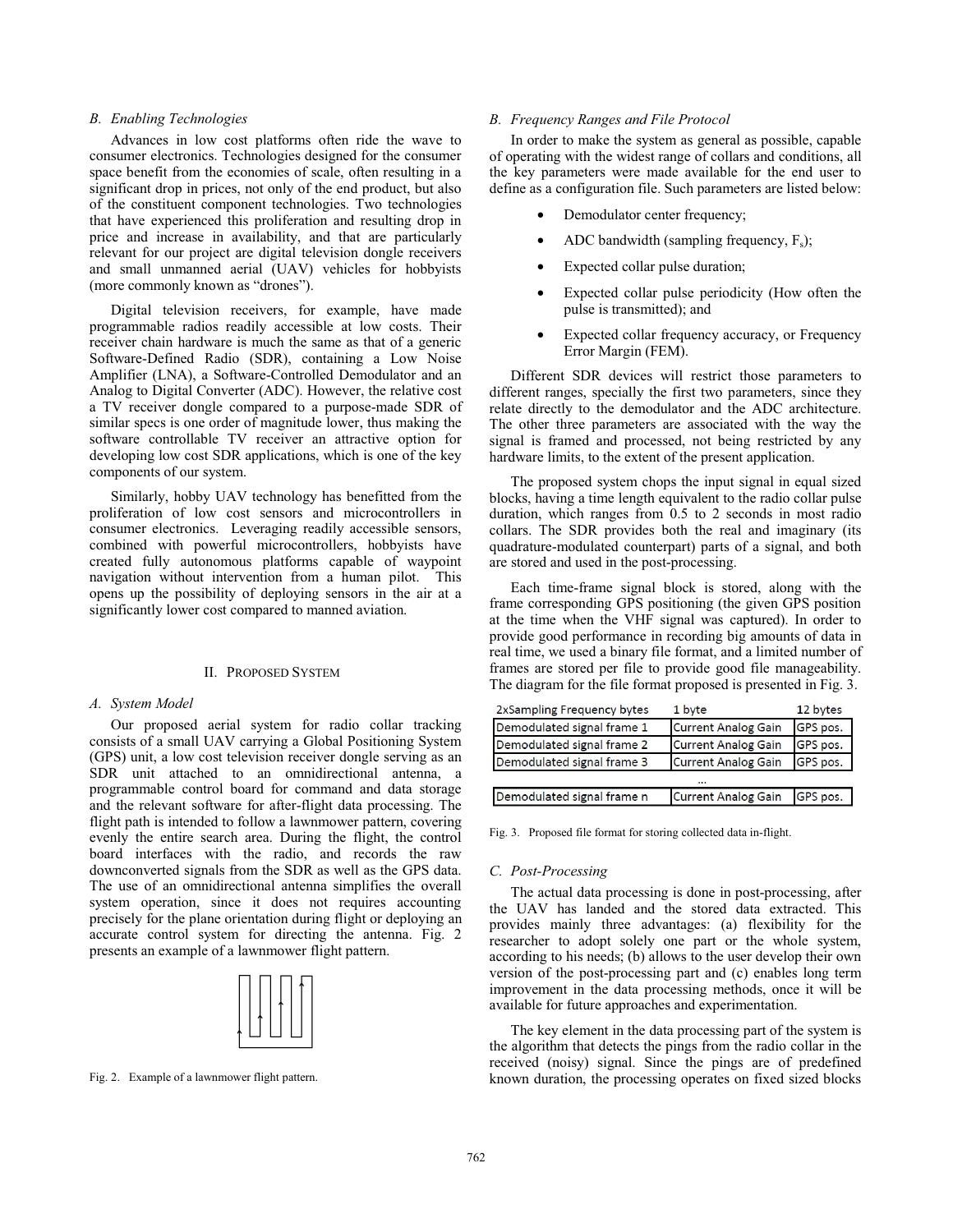of data, of a length corresponding to these pings. A Fast Fourier Transform (FFT) is executed over each block/window, generating a frequency domain representation. The signal strength at the collar pulse frequency corresponding bin is evaluated and stored in an auxiliary array. That value is associated to the window starting position over the whole frame. This method essentially evaluates the signal strength for the specific collar frequency at different windowing positions of the frame. In other words, it looks for the best position to slice over each frame, better framing the signal burst emitted by the collar. To achieve this, FFTs are applied over different time slices of a signal frame, generating its time–frequency representation. Such representation is shown in Fig. 4 for a synthesized signal in the presence of Additive White Gaussian Noise (AWGN). The frame length is of 4000 samples and the window length is of 400 samples, allowing for 3600 unique windowing positions, all of which are presented on the plot.



Fig. 4. FFTs taken from a signal frame for different slicing positions. The sinusoidal pulse is clearly visible at the top of the plot. The Signal to Noise Ratio (SNR) is of 10 dB.

After the algorithm loops through the whole frame and the most appropriate window is selected, the signal and the noise spectral power are calculated. For that matter a final FFT is calculated. The squared value of the expected signal bin is taken as the signal power and the power of the remainder spectrum is taken as noise power. The Signal-to-Noise Ratio (SNR) is then calculated as in (1).

$$
SNR = P_{signal bin} / P_{remainder spectrum bins}
$$
 (1)

For each frame a SNR value is to be associated with the current GPS position and those are then kept for the last processing step. Fig. 5 presents how the value at the pulse frequency bin varies as we window in different positions of the frame. It is assumed that, the higher this value is, the more likely it is that the algorithm framed exactly over the pulse. The analyzed signal is the same for Fig. 4.



Fig. 5. Value read at a specific FFT bin for different windowing starting positions. The peak represents the windowing position at which the frame is fully aligned with the pulse.

For most cases, the FFT will provide greater frequency resolution than the expected collar pulse accuracy (which ranges from 1 to 2 MHz, depending on temperature and battery). The FFT frequency resolution relates directly to the number of samples of the provided array. The higher the number of samples provided, the higher the number of frequency bins. Thus, the collar-emitted pulse may not fall in the expected FFT bin, calculated by the nominal collar frequency. This must be taken into account for implementation purposes. Not only the nominal bin shall be evaluated during the FFT runs, but all the range of bins at which the pulse may show up must be evaluated. This range is calculated based on the collar frequency error margin, an additional parameter made available for the end user. Every time the system evaluates FFT signal strength it will run through the whole frequency range and take the greatest-value bin as the corresponding "correct window likelihood".

After all the flight raw data is evaluated, the signal strength/positioning information is then used to plot a heat map over the flight area, representing how strong was the signal over each location. This heat map is the final product of the system, providing the user with an accurate map of signal strength for each collar searched.

## III. METHOD VALIDATION THROUGH PROTOTYPING

A prototype system was implemented in order to test and validate the proposed architecture. By the time this paper was written the GPS integration was still under development, therefore the post-SNR calculation section of the system is not detailed here. The following sections present the low cost offthe-shelf components adopted and the hardware and software implementation details of the set-up followed by the simulated and field test procedures.

#### *A. Hardware*

For the hardware portion of the system, a generic digital television receiver dongle was used as an SDR, as it is the lowest cost and form factor device capable of providing basic software-programmable SDR functionality available on the market. A Texas Instruments BeagleBone Black (BBB) board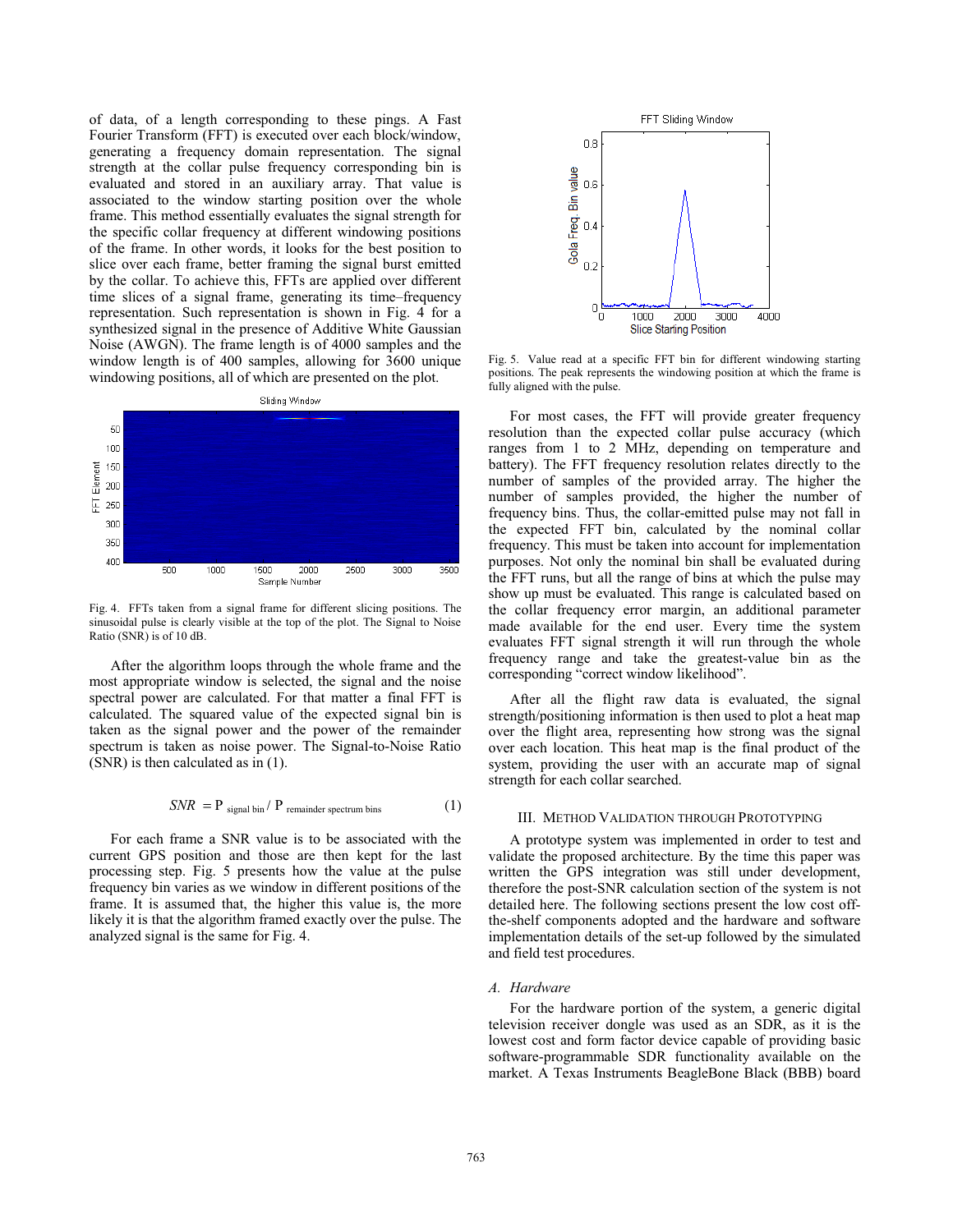was adopted as the main control broad, due to its capability of running a fully functional Linux operating system (OS) meeting a basic personal computer performance requirements; and a high capacity (64 GB) Secure Digital (SD) card as main data storage device due to its reduced form factor, cost and power requirements. Fig. 6 presents a block diagram of the hardware-side of the system implemented.



Fig. 6. Simplified hardware diagram of the system, as it is itended to be deployed on a small UAV.

The receiver dongle has a Universal Serial Bus (USB) 2.0 as its communication port, which is used as the communication interface with the BBB. It contains a Rafael Micro R820T tuner capable of demodulating complex signals at carriers ranging from 24 MHz to 1766 MHz and a two-channel 8-bits ADC capable of operating at sampling frequencies of up 2.4 MHz, providing real and imaginary (quadrature) signals.

# *B. Software*

For the software-hardware interface, the RTL-SDR library, an open-source reverse-engineered software interface for the hardware, was chosen since no official Application Programming Interface (API) or datasheet is openly provided by the dongle Integrated Circuit (IC) makers. A C-language code program based on the RTL-SDR API was implemented to run on the BBB Linux. The program deals with reading GPS positioning data and recording the demodulated signals from the dongle on the SD card.

Having each frame captured every 1.5 seconds, sampled at 2 MHz and quantized at 8-bits for both real and imaginary signals, generates 6 Megabytes of data per frame. Four frames are kept per file, generating 24 Megabytes files every 6 seconds, 240 Megabytes of data per minute and 14.4 Gb per hour. Under those circumstances, one SD card can store up to 4 hours of raw data, providing plenty of run time for the system (as the typical maximum flight time of our platform is in the range of an hour).

## *C. Simulation Procedures*

Two different metrics were devised to quantify the simulation results of the post-processing method. The first consists of simply checking whether the system windowed the signal in the correct place (framing exactly the pulse) within an error margin of  $1/\overline{3}$  of the pulse length. Synthetic data is generated and fed to the system and the correct windowing position is compared with the one obtained by the algorithm. A

Frame Detection Error Rate (FDER) is calculated for decreasing SNR values. The second metric consists of feeding the system with the very same synthetic signal input as for the first metric and then comparing the actual SNR with the SNR that the system calculates. The following parameters were adopted for all simulations:

- Pulse frequency: 2.000 kHz;
- SNR ranging from 10.0 dB to -40.0 dB;
- 100 different frames per SNR value;
- Signal frame duration of 1.5 seconds; and
- Pulse duration is of 20 milliseconds.

### *D. Field Test Procedures*

For verifying the consistency of the calculated SNR, the system was deployed on a multirotor UAV. Data was collected while keeping a collar on ground, fixed at a specific position during each flight. Two different paths were used: a vertical path, having the UAV take off above the collar position, ascending over 100 meters and descending vertically; and a horizontal path, having the UAV to ascend 30 meters vertically from the collar position, translate horizontally 240 meters and return through the same path, descending vertically and finally landing over the collar. Additionally, for the vertical path, the UAV shall ascend in steps, loitering approximately every 5 meter ascended so that a reasonable amount of data is recorder during ascension.

It is important to remark, though, that the main goal of this test procedure is not to accurately measure the SNR at every single instant for each run, but to attest the overall consistency of the SNR values measured. This way, the precise positions of each climbing step are not essential as the overall system scheme does not relies on individual SNR measurements, but on the general consistency of the measurements for ultimately composing a SNR heat map across the search area.

## IV. RESULTS

## *A. Simulation Results*

For comparing the overall system performance under relevant combinations of parameters and sampling frequencies, six simulation instances were executed, each having different parameters, all of which are detailed on table I.

TABLE I. EXECUTED SIMULATIONS

| Simulation<br>Run | Frequency<br>Error<br><b>Margin</b><br>(Hz) | <b>Sampling</b><br>Frequency<br>(kHz) |
|-------------------|---------------------------------------------|---------------------------------------|
| a                 | 1500.0                                      | 10.240                                |
| h                 | <i><b>500.0</b></i>                         | 10.240                                |
| c                 | 150.0                                       | 10.240                                |
| d                 | 1500.0                                      | 40.960                                |
| e                 | 500.0                                       | 40.960                                |
|                   | 150.0                                       | 40.960                                |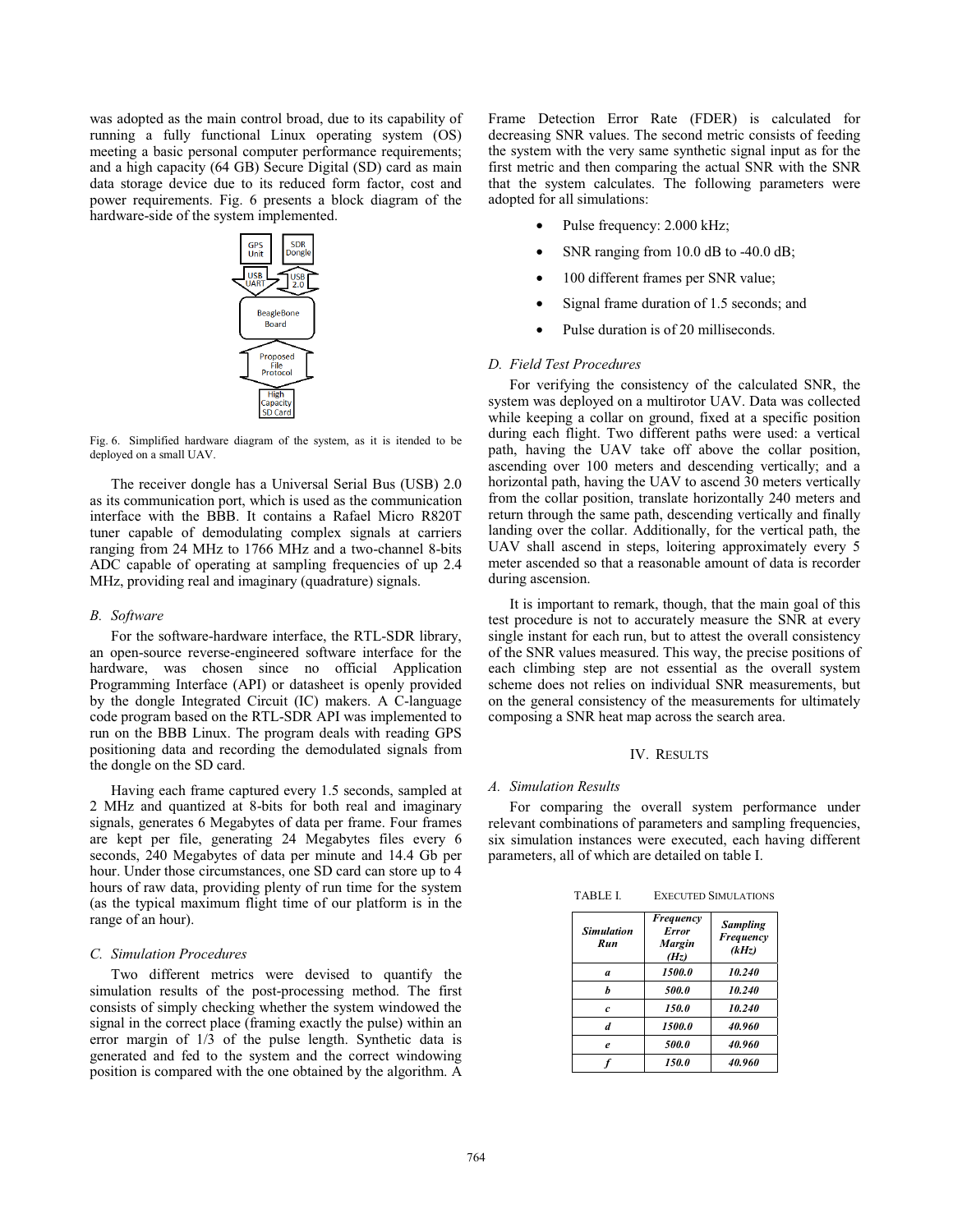Both Frame Detection Error Rate and Measured SNR versus Actual SNR metrics and two different sampling frequencies were used: 10.240 and 40.960 Hz. Those frequencies were chosen for oversampling the signal in more than five times and for being sufficiently distant. For each frequency, tree different values for the "frequency error margin" parameter were tested: 150, 500 and 1500 Hz. The results of the six runs are presented in Fig. 7.



Fig. 7. Simulation results: (a)  $F_s = 10.240 \text{ kHz}$ , FEM = 1500.0 Hz; (b)  $F_s =$ 10.240 kHz, FEM = 500.0 Hz; (c)  $F_s = 10.240$  kHz, FEM = 150.0 Hz; (d)  $F_s$  $= 40.960$  kHz, FEM = 1500.0 Hz; (e) F<sub>s</sub> = 40.960 kHz, FEM = 500.0 Hz; (f)  $F_s = 40.960$  kHz, FEM = 150.0 Hz;

From those results, it is clear that, keeping all the other parameters constant, increasing the sampling rate will decrease the FDER. This is due to the fact that the increase in sampling rate will cause an increase in the overall number of samples, providing for more FFT bins. The more FFT bins, the more frequency resolution it provides, making it easier to distinguish the specific signal from noise and thus decreasing the likelihood of windowing off the signal burst.

On the other hand, decreasing the FEM also decreases the FDER. Making it smaller tells the algorithm to consider a narrower frequency band as potential signal source, thus making it less susceptible to mix signal and noise. There is a tradeoff for this parameter though, since the actual collar frequency certainty is limited. This frequency is susceptible to change depending on various external factors. This said, the narrower the FEM, the more accurate the system, but also the greater the chances of completely missing the signal for it not being within the defined range.

Comparing values closely one can tell that by increasing the sampling frequency four times, the actual SNR value for a given FDER is reduced in 6 dB, which is approximately 4 times. By that measure, one concludes then that the relationship between  $F_s$  and the SNR bottom is approximately linear and proportional. Thus, it would be expected that, in an ideal AWGN environment, increasing  $F_s$  by a factor of 100 would also lower the SNR floor by 20 dB.

From the second plot it is noticeable that FDER is directly associated with how well the measured and the actual SNR correlate. A higher FDER will increase the likelihood of treating noise as signal and thus calculating wrong SNR values. This plot also shows that by increasing sampling rate and decreasing FEM, the range of SNR cases for which the system will give accurate measurements will get wider, increasing thus the overall signal detection range.

### *B. Field Test Results*

The two different proposed field tests were executed. The following parameters are common for both tests:

- Sampling Frequency 2.048 MHz
- Collar frequency: 172.742 MHz;
- Demodulator Frequency: 172.600 MHz;
- Signal frame duration is of 1.5 seconds; and
- Pulse duration is of 20 milliseconds.

The calculated SNR values for each test are presented in Fig. 8 and Fig. 9. All the values are plotted, including those preceding takeoff and succeeding landing. It is important to remark that for those two situations, the receiver antenna is amidst ground grass for it was attached to the vehicle ground support. Thus, the reception at those points was vastly influenced and those readings are not relevant for the overall evaluation of the system performance for tracking purposes.



Fig. 8. Vertical path field test: SNR per time frame  $F_s = 2.048 \text{ MHz.}$